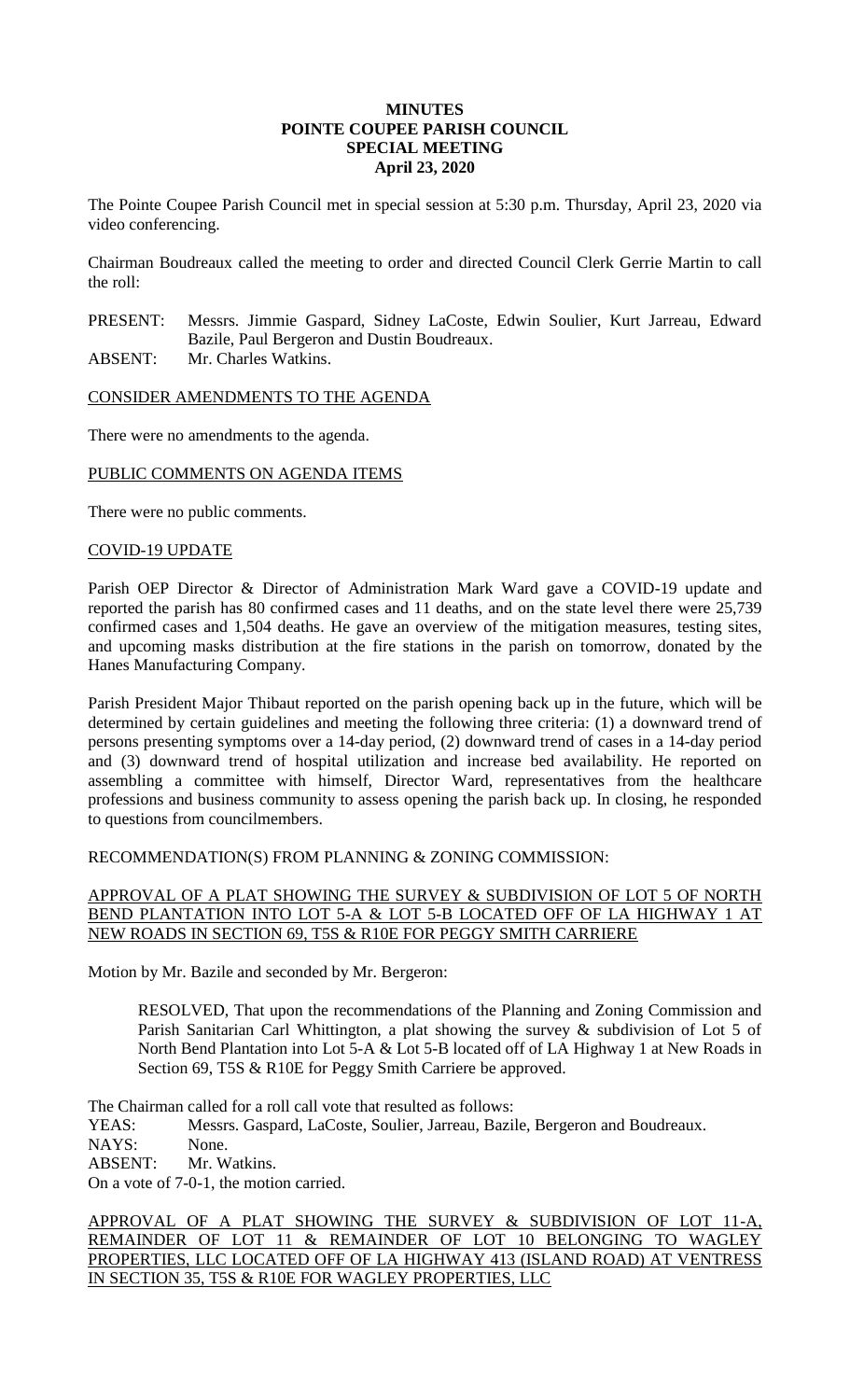Motion by Mr. Jarreau and seconded by Mr. Bergeron:

RESOLVED, That upon the recommendations of the Planning and Zoning Commission and Parish Sanitarian Carl Whittington, a plat be showing the survey & subdivision of Lot 11-A, remainder of Lot 11 & remainder of Lot 10 belonging to Wagley Properties, LLC located off of LA Highway 413 (Island Road) at Ventress in Section 35, T5S & R10E for Wagley Properties, LLC be approved.

The Chairman called for a roll call vote that resulted as follows:

YEAS: Messrs. Bergeron, Bazile, Jarreau, Soulier, LaCoste, Gaspard and Boudreaux.

NAYS: None.

ABSENT: Mr. Watkins.

On a vote of 7-0-1, the motion carried.

APPROVAL OF A PLAT SHOWING THE RESUBDIVISION OF HENRY COSTELLO TRACT & LOT A OF THE LANGLOIS IRREVOCABLE TRUST INTO LOTS DPM-1 & DPM-2 LOCATED OFF OF LA HIGHWAY 1 AT NEW ROADS IN SECTION 99, T5S & R10E FOR POINTE PROSPECT, LLC

Motion by Mr. Bazile and seconded by Mr. Soulier:

RESOLVED, That upon the recommendations of the Planning and Zoning Commission and Parish Sanitarian Carl Whittington, a plat showing the resubdivision of Henry Costello Tract & Lot A of the Langlois Irrevocable Trust into Lots DPM-1 & DPM-2 located off of LA Highway 1 at New Roads in Section 99, T5S & R10E for Pointe Prospect, LLC be approved.

The Chairman called for a roll call vote that resulted as follows:

YEAS: Messrs. Gaspard, LaCoste, Soulier, Jarreau, Bazile, Bergeron and Boudreaux. NAYS: None.

ABSENT: Mr. Watkins.

On a vote of 7-0-1, the motion carried.

## APPROVAL OF A PLAT SHOWING THE RESUBDIVISION OF CHENAL CEMETERY PROPERTY INTO TRACT A, TRACT B AND TRACT C LOCATED OFF LA HIGHWAY 414 AT JARREAU IN SECTION 98, T5S & R11E FOR IMMACULATE CONCEPTION CHURCH

Motion by Mr. Bergeron and seconded by Mr. Bazile:

RESOLVED, That upon the recommendations of the Planning and Zoning Commission and Parish Sanitarian Carl Whittington, a plat showing the resubdivision of Chenal Cemetery Property into Tract A, Tract B and Tract C located off LA Highway 414 at Jarreau in Section 98, T5S & R11E for Immaculate Conception Church be approved.

The Chairman called for a roll call vote that resulted as follows:

YEAS: Messrs. Bergeron, Bazile, Jarreau, Soulier, LaCoste, Gaspard and Boudreaux.

NAYS: None.

ABSENT: Mr. Watkins.

On a vote of 7-0-1, the motion carried.

APPROVAL OF A PLAT SHOWING THE SUBDIVISION OF THE REMAINDER OF TRACT B OF THE EUNICE LECOQ, ET AL TRACT TO BE COMBINED WITH THE MARK D. FREY 10 ACRE TRACT AND THE MARTIN T. FREY 10 ACRE TRACT TO CREATE TRACTS MDF & MTF AND THE CREATION OF LOTS B-1 & B-2 LOCATED OFF OF LA HIGHWAY 1 AT MORGANZA IN SECTION 70, T4S & R8E FOR STANLEY A. LECOQ

Motion by Mr. LaCoste and seconded by Mr. Gaspard:

RESOLVED, That upon the recommendations of the Planning and Zoning Commission and Parish Sanitarian Carl Whittington, a plat showing the subdivision of the remainder of Tract B of the Eunice LeCoq, et al Tract to be combined with the Mark D. Frey 10 acre Tract and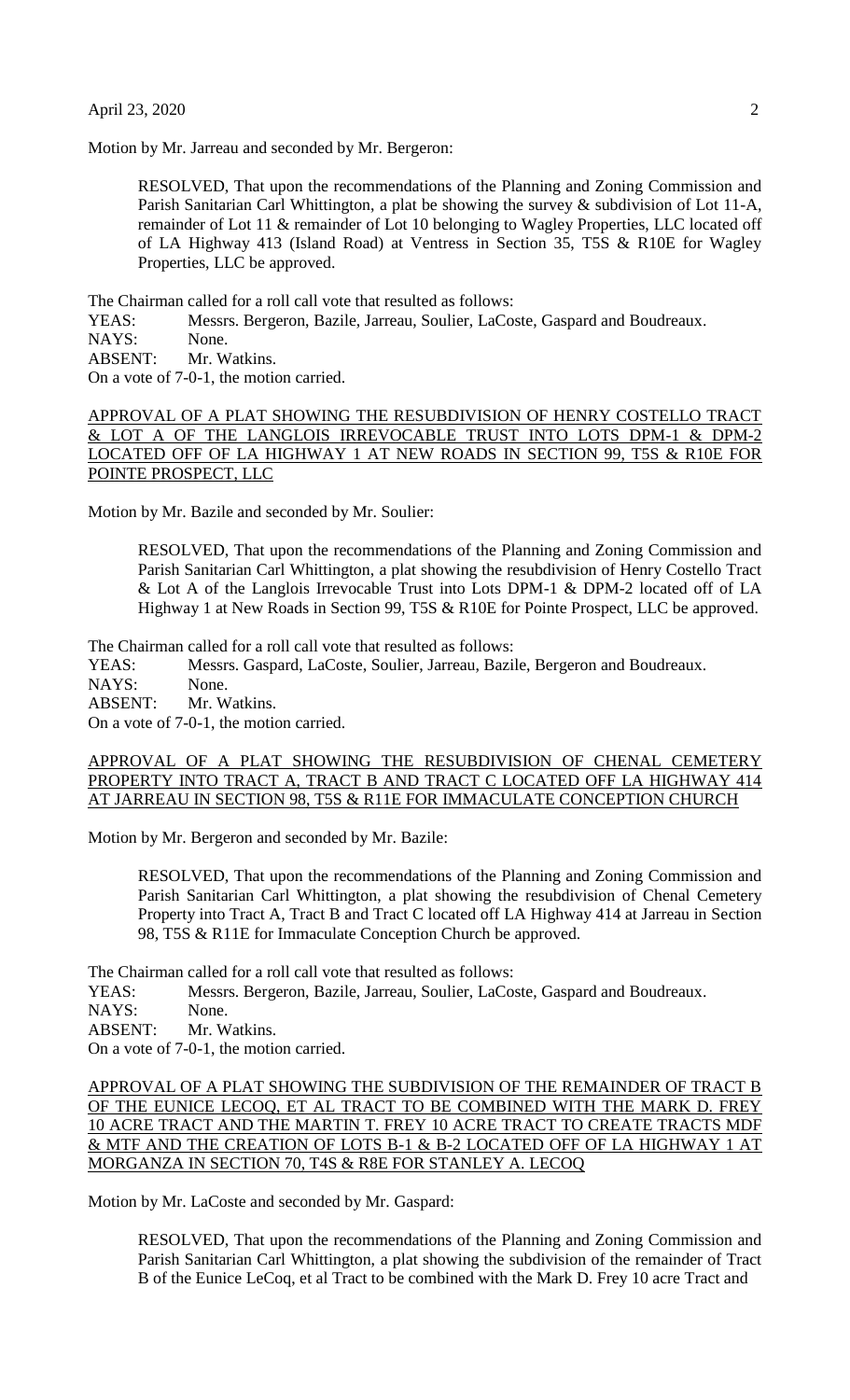the Martin T. Frey 10 acre Tract to create Tracts MDF & MTF and the creation of Lots B-1 & B-2 located off of LA Highway 1 at Morganza in Section 70, T4S & R8E for Stanley A. LeCoq be approved.

The Chairman called for a roll call vote that resulted as follows:

YEAS: Messrs. Gaspard, LaCoste, Soulier, Jarreau, Bazile, Bergeron and Boudreaux. NAYS: None. ABSENT: Mr. Watkins. On a vote of 7-0-1, the motion carried.

#### RESOLUTION(S):

SUPPORT OF THE POINTE COUPEE HEALTH SERVICES DISTRICT NO. 1, POINTE COUPEE HOMEBOUND HEALTH & HOSPICE'S PAYCHECK PROTECTION PROGRAM LOAN APPLICATION WITH THE SMALL BUSINESS ADMINISTRATION (SBA)

Motion by Mr. Jarreau and seconded by Mr. LaCoste:

WHEREAS, Section 1060 of Title 46 of the Louisiana Revised Statutes of 1950, as amended, and other constitutional and statutory authority, authorizes a hospital service district to incur debts and contract obligations for the carrying out of the objects and purposes for which the hospital service district was created; and

WHEREAS, as a result of the COVID-19 pandemic and concurrent economic downturn, Pointe Coupee Parish Health Services District Number One, State of Louisiana, and Pointe Coupee Homebound Health & Hospice may need to identify financing for operations and expenses in the current and upcoming fiscal years to ensure the continuity of essential hospital functions; and

WHEREAS, the hospital service district wishes to incur debt and issue not exceeding \$1,999,947.00 of Notes, or any other such designation as may be required by the Small Business Administration under the Paycheck Protection Program (the "PPP") should the borrowing take place pursuant to the PPP, for the purpose of funding operations and expenses in the current and upcoming fiscal years, to mature no later than two (2) years from the date thereof, and to bear interest at a rate or rates not to exceed one per centum (1%) per annum; and

WHEREAS, Pointe Coupee Homebound Health & Hospice wishes to incur debt and issue not exceeding \$312,000.00 of Notes, or any other such designation as may be required by the Small Business Administration under the Paycheck Protection Program (the "PPP") should the borrowing take place pursuant to the PPP, for the purpose of funding operations and expenses in the current and upcoming fiscal years, to mature no later than two (2) years from the date thereof, and to bear interest at a rate or rates not to exceed one per centum (1%) per annum; and

WHEREAS, the hospital service district and Pointe Coupee Homebound Health & Hospice desire to make formal application to the State Bond Commission for approval of the aforementioned Notes and indebtedness, and have requested the approval of the Pointe Coupee Parish Council:

NOW, THEREFORE, BE IT RESOLVED by the Pointe Coupee Parish Council, as the governing authority of the parish, that:

SECTION 1. Approval is hereby given to the hospital service district for the incurrence of debt and issuance of not exceeding \$1,999,947.00 of Notes of the hospital service district for the purpose of funding salaries, wages, and other operating expenses in the current fiscal year.